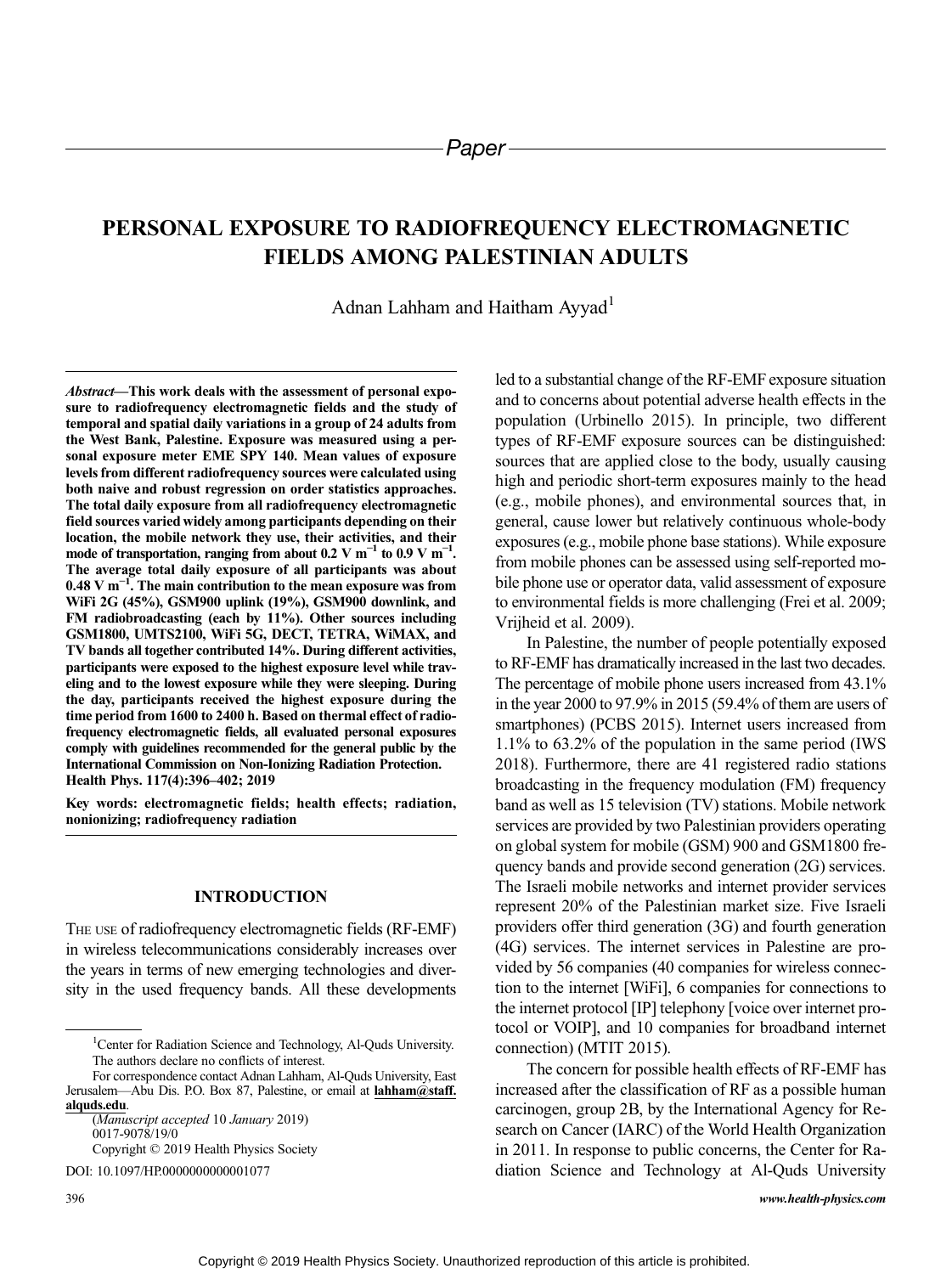conducted research over the whole West Bank on the outdoor and indoor environmental levels of RF-EMF from different sources including mobile base stations, FM radio and TV broadcasting, wireless local area network (WLAN), and microwave ovens (Lahham and Hammash 2009; Lahham et al. 2015). All these studies resulted in environmental exposure levels below the limits recommended for the general public by the International Commission on Non-Ionizing Radiation Protection (ICNIRP). These environmental measurements of RF levels (even when some of them were conducted at places where individuals spend most of their time) are neither a good indicator of the mean exposure to environmental fields over the day, nor a good indicator of exposure due to one's own calling pattern (Frei et al. 2010). Measurements in fixed locations do not fully represent the amount of radiation exposure due to factors such as the interaction of electromagnetic waves with matter, and spatial and temporal variations in the electric field.

Therefore, it is of particular importance to find an alternative method for the assessment of mean personal exposure to RF sources during daily life activities. The World Health Organization emphasized the need for evaluation of personal exposures from multiple RF-EMF sources for human epidemiological studies using objective measurements (Van Deventer et al. 2011).

Exposure to radiofrequency RF-EMF in everyday life is highly temporally and spatially variable due to various emitting sources like broadcast transmitters or WLAN. Little is known about the RF-EMF exposure distribution in the general population (Röösli et al. 2010). Personal exposure meters (PEMs) are considered one of the most accurate tools in assessing environmental personal exposure, allowing researchers to capture different sources of exposure, evaluate how this exposure varies over time, and validate exposure prediction models (Bolte et al. 2016; Inyang et al. 2008; Frei et al. 2010). The main advantages of PEM measurements are their convenient handling for study participants and the large amount of personal exposure data which can be obtained for several RF-EMF sources. On the other hand, the use of PEMs has some limitations: their use has been recommended for measuring personal exposure from environmental far-field sources in everyday life (Frei et al. 2010). Measurements taken during calls with mobile or digital enhanced cordless telecommunications (DECT) phones strongly depend on the distance between the emitting device and the PEM and do not reflect maximum exposure at the head of the person making the calls (Inyang et al. 2008). Another limitation is that mobile phone measurements depend heavily on the way the device is used (Neubauer et al. 2008; Bolte and Eikelboom 2012).

Measurement campaigns have confirmed that for a considerable proportion of wireless technologies, EMF values are below the detection limit of PEMs (Hamiti et al. 2016). A common approach, usually called the naive approach, is to substitute a fraction of the detection limit for each censored observation. This naive method produces poor estimates of summary statistics. To resolve the problem of censored data, the robust regression on order statistics (ROS) method is used. ROS is a nonparametric method that fits a normal (or lognormal) distribution to the observed data. The modeled censored values are then combined with the observed values above the detection limit to obtain summary statistics (Röösli et al. 2008; Helsel 2005, 2006).

The aim of this work was to study the personal exposure to RF-EMF in the everyday environment in West Bank, Palestine, in a population sample in different microenvironments such as homes, transportation, and schools. To reach this goal, measurements of personal exposure were conducted in a group of 24 adult volunteers living in different places over the West Bank using a frequency-selective portable PEM (EME SPY 140) over a 24 h period of time.

## MATERIALS AND METHODS

## Study population

An open invitation was announced by the Center for Radiation Science and Technology to students at the Al-Quds University inviting volunteers to participate in the study. An initial 65 students responded to the center's request. After they were contacted, only 24 students (15 females and 9 males) accepted and committed to carry the PEM for 24 h. The age of participants ranged from 19 to 32 y. Carrying the personal exposure meter for longer periods was rejected in most cases. Fortunately, initial information collected from the participating volunteers provided a wide variety of aspects of individual life in the West Bank including living conditions, transportation, travel time, mobile networks, and internet providers and usage. The volunteers recruited are distributed between seven governorates in the northern, central, and southern parts of the West Bank.

The volunteers were instructed to carry the EME SPY PEM on their belt for 24 h. When sleeping, they were asked to place the PEM close to the bed. They were also instructed to fill out a questionnaire providing data before, during, and after the process of measurement.

Data collected before the measurement process included personal data regarding living conditions (location, type of apartment, number of occupied apartments in the building) and number of RF-emitting devices located in the volunteer's home (network routers, DECT, microwaves, radios, and TVs). Measurements were conducted between September 2015 and July 2016. 8,640 data points of personal RF-EMF exposure for every volunteer were collected and stored while they were carrying an EME SPY 140 PEM for one working day. A diary (activity log) was given to every volunteer to keep track of activities during the measurement period. Daily activities and locations were limited to five major categories: sleep,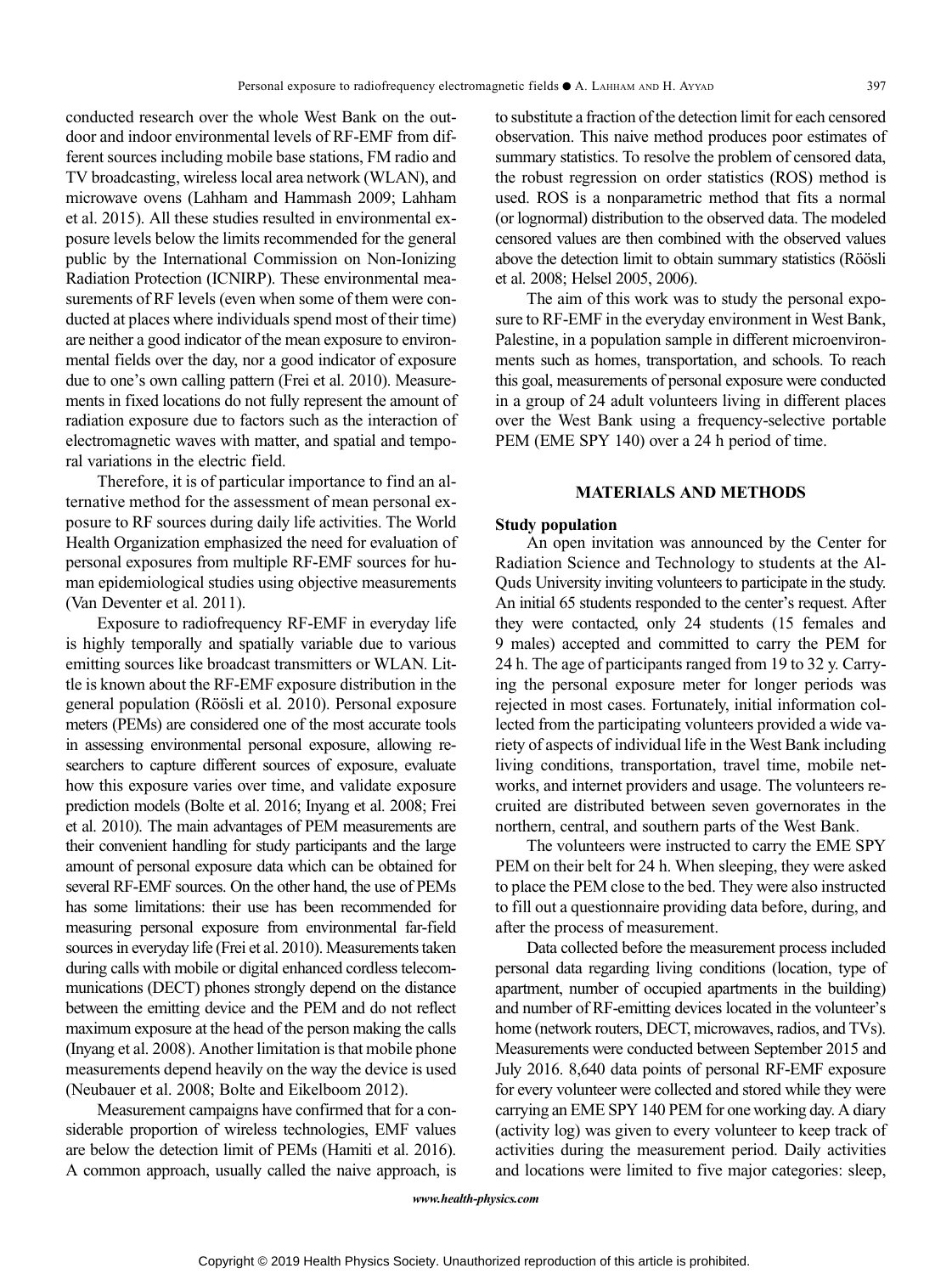home, travel, university, and others. Transportation used for traveling was specified in the diary (public transport, private cars, on foot). Data collected after the measurement period included number of mobile phones and WiFi-emitting devices used by the volunteers and their family members during the measurement period, call logs stored in personal mobile phones during 24 h (call start time, call duration, network operator), and mobile phone distance from participants while sleeping.

## Instrumentation

Measurements of personal exposure were conducted using tri-axial E-field frequency-selective personal exposure meters EME SPY 140 (Satimo/MVG, Paris, France; www.satimo.fr), enabling measurements of electric field strength in 14 predefined frequency bands in the range from 80 MHz–6 GHz. This PEM offers the possibility of differentiating uplinks and downlinks for cellular technologies. The EME SPY 140 measures exposure from 15 frequency bands: FM (88–108 MHz), TV3 (174–223 MHz), terrestrial trunked radio (TETRA) (380–390 MHz), TV4&5 (470–830), GSM900 uplink (UL) (880–915 MHz), GSM900 downlink (DL) (965–960 MHz), GSM1800 UL (1,710–1,785 MHz), GSM1800 DL (1,805–1,880MHz), DECT (1,880–1,900MHz), Universal Mobile Telecommunications System (UMTS) 2100 UL (1,920–1,980 MHz), UMTS2100 DL (2,110–2,170 MHz), WiFi 2G (2,400–2,500 MHz), Worldwide Interoperability for Microwave Access (WiMAX) (3,400–3,800 MHz), and WiFi 5G (5,150–5,850 MHz). The lower detection limit of the used PEM differs from band to band (0.05 V m<sup>-1</sup> for FM; 0.01 V m<sup>-1</sup> for TETRA and TV4&5; 0.02 V m<sup>-1</sup> for TV3, WiMAX, and WiFi 5G; and 0.005 V m<sup> $^{-1}$ </sup> for the rest), while the upper limit is  $6 \text{ V m}^{-1}$ . The PEM recorded power density in 14 different frequency bands every 10 s producing 8,640 measurements per person during 1 d. At the end of the measurement period, stored data are exported to the PEM analysis software for postprocessing and backup. The software also enables a real-time display of the field level in selected units (electric field strength or power density) for each frequency band to be displayed as it is measured.

#### RESULTS AND DISCUSSION

In this study, the software of the EME SPY 140 set each value below the detection limit (censored data) to the value of the detection limit for a specific frequency band. Also, it did not differentiate between exposure due to personal calls (mobile phone calls or DECT) by participants and exposure from mobile calls from other people's phones. Therefore, exposure from mobile telephone uplinks is related to both personal calls and calls from other mobile phones. Exposure to uplinks from DECT phones is exclusively from other people's calls, since not one of the participants reported in the diary that she/he used a DECT phone during the entire time of measurement. Mean values of exposure levels from different RF-EMF sources were calculated using both naive and ROS approaches. All measurements were recorded in power density units of  $\mu$ W cm<sup>-2</sup> and then converted into electric field strength. ROS was calculated in R Version 3.2.2 statistical software using the Nondetects and Data Analysis for Environmental Data (NADA) package (www.r-project.org). ROS was used when 10 measurements or more were above the detection limit. Daily average exposure levels in terms of mean and median as well as minimum and maximum values and percentage of censored data are presented in Table 1. The average total daily exposure from all sources of RF-EME was about  $0.48$  V m<sup>-1</sup>. The main contributors to the average daily total exposure were WiFi 2G, GSM900 uplink, FM, and GSM900 downlink. Fig. 1 shows the relative mean contributions from all sources of RF-EMF. The daily total exposure varied widely among participants depending on their location, the mobile network they used, their activities, and their modes of transportation. The total daily exposure of individuals from all RF sources ranged from about 0.2 V m<sup>-1</sup> to 0.9 V m<sup>-1</sup>.

The maximum mean exposure found for all participants from a single RF source was about 0.322 V m<sup>-1</sup> from WiFi 2G, while the minimum mean exposure was from TETRA (about 0.005 V m−<sup>1</sup> ). Exposure levels from WiFi 2G were high because of the following: participants spent most of their time indoors (at home or in the university) where most spaces include WiFi routers, and the absence of 3G services in the country during our study increased the use of WiFi 2G. TETRA and TV4&5 are considered very weak sources of exposure in our environment as their use is very rare (percentages of censored data from these sources were 99.4% and 95.3%, respectively). Similarly, WiMAX and WiFi 5G were weak sources of exposure. Exposure to WiFi 5G was possible only in a few places on the university campus.

#### Temporal variations in personal exposure

To investigate the temporal variation in personal exposure to RF-EMF during 24 h, the entire time of measurements was divided into three time intervals (daytime from 0800 to 1600, evening from 1600 to 2400, and nighttime from 2400 to 0800). Mean exposure from different sources for all participants was calculated for every time internal (Fig. 2). The total exposure was highest during the evening time with uplink (the total of GSM900, GSM1800, and UMTS2100 frequency bands) and WiFi 2G sources contributing the largest exposure. A similar situation was found during the daytime from 0800 to 1600. The lowest total exposure was at nighttime. What is interesting is that the mean exposure from WiFi 2G was approximately the same during the three time intervals of the day, which means that people were using their WiFi routers during the late nighttime. TV includes exposure from TV3, TV4, and TV5 as well. FM broadcasting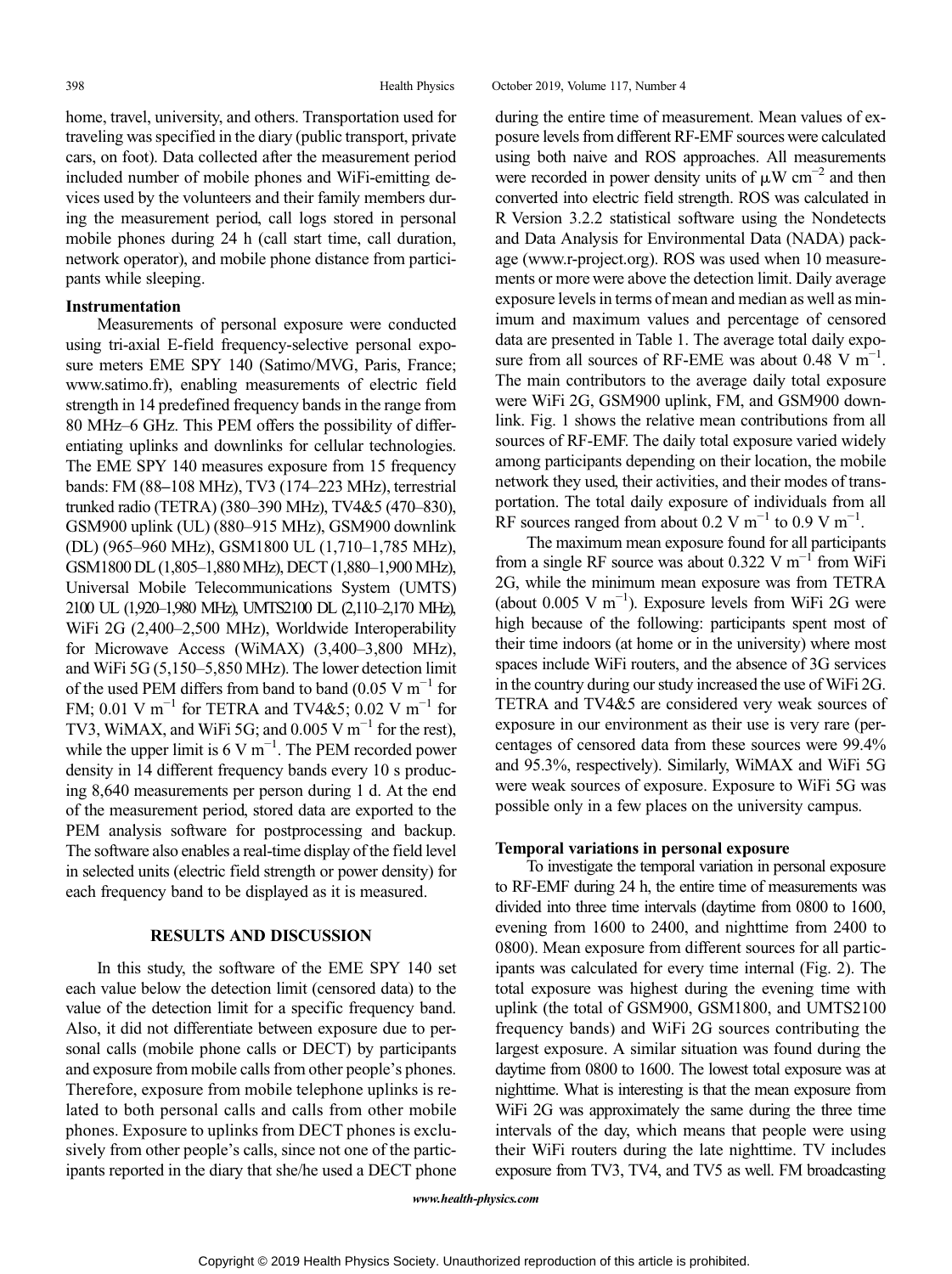|                   | Mean   |            | Median |            | Minimum |            | Maximum |            |                       |  |
|-------------------|--------|------------|--------|------------|---------|------------|---------|------------|-----------------------|--|
| RF source         | Naive  | <b>ROS</b> | Naive  | <b>ROS</b> | Naive   | <b>ROS</b> | Naive   | <b>ROS</b> | Censored data $(\% )$ |  |
| <b>FM</b>         | 0.1601 | 0.1555     | 0.1233 | 0.1238     | 0.0507  | 0.0167     | 0.3300  | 0.3268     | 81.4                  |  |
| TV3               | 0.0209 | 0.0161     | 0.0202 | 0.0149     | 0.0200  | 0.0112     | 0.0251  | 0.0264     | 88.2                  |  |
| <b>TETRA</b>      | 0.0110 | 0.0048     | 0.0102 | 0.0025     | 0.0100  | 0.0005     | 0.0195  | 0.0168     | 99.4                  |  |
| TV4&5             | 0.0143 | 0.0110     | 0.0117 | 0.0069     | 0.0100  | 0.0010     | 0.0304  | 0.0290     | 95.3                  |  |
| GSM900 UL         | 0.205  | 0.205      | 0.1242 | 0.1243     | 0.0585  | 0.0583     | 0.7489  | 0.7489     | 73.9                  |  |
| GSM900 DL         | 0.1558 | 0.1558     | 0.0920 | 0.0919     | 0.0466  | 0.0466     | 0.4851  | 0.4851     | 13.8                  |  |
| <b>GSM1800 UL</b> | 0.109  | 0.109      | 0.0689 | 0.0688     | 0.0064  | 0.0043     | 0.2640  | 0.2640     | 83.6                  |  |
| <b>GSM1800 DL</b> | 0.0240 | 0.0239     | 0.0194 | 0.0191     | 0.0086  | 0.0074     | 0.0510  | 0.0508     | 51.4                  |  |
| <b>DECT</b>       | 0.0789 | 0.0789     | 0.0537 | 0.0536     | 0.0132  | 0.0129     | 0.1939  | 0.1939     | 54.4                  |  |
| UMTS2100 UL       | 0.0568 | 0.0566     | 0.0124 | 0.0115     | 0.0064  | 0.0043     | 0.2194  | 0.2194     | 93.2                  |  |
| UMTS2100 DL       | 0.0137 | 0.0134     | 0.0122 | 0.0123     | 0.0078  | 0.0070     | 0.0294  | 0.0294     | 67.4                  |  |
| WiFi 2G           | 0.3224 | 0.3224     | 0.1741 | 0.1741     | 0.0206  | 0.0204     | 0.8881  | 0.8881     | 47.5                  |  |
| WiMAX             | 0.0534 | 0.0496     | 0.0244 | 0.0139     | 0.0201  | 0.0032     | 0.1516  | 0.1503     | 99.3                  |  |
| WiFi 5G           | 0.0901 | 0.0884     | 0.0673 | 0.0650     | 0.0250  | 0.0153     | 0.1818  | 0.1810     | 93.7                  |  |

Table 1. Average exposure in terms of mean and median during total measuring time of 1 d to all participants from different RF sources.

is nearly constant during daytime with less activity at nighttime. FM radiobroadcasting does not transmit 24 h  $d^{-1}$  in our country. The highest change in exposure as a function of time of day was found in uplink, downlink, and DECT. This is because the activity of mobile base stations decreases at nighttime; the use of mobile phone handsets and DECT phones is similar.

#### Exposure at different locations and activities

Exposure from different RF sources at different locations and activities was also evaluated for all participants.



Fig. 1. Mean contributions to the total exposure from all RF sources. Others include TETRA, GSM1800, and UMTS2100 downlinks and TV bands.

Table 2 presents the mean electric field strength while participants are at home, traveling, at the university, or sleeping.

At home, the mean value of exposure from different sources ranges from  $0.008$  V m<sup>-1</sup> (UMTS2100 DL) to 0.30 V m<sup> $-1$ </sup> from WiFi 2G with an average total daily exposure of about  $0.377 \text{ V m}^{-1}$ . While sleeping, participants are exposed to a mean value of exposure ranging from  $0.006$  V m<sup>-1</sup> (again from the UMTS2100 DL frequency band) to about  $0.18$  V m<sup>-1</sup> from WiFi 2G with a total average exposure of about 0.3 V m<sup> $-1$ </sup> representing the lowest exposure due to activity of the participants. While traveling, they are exposed to a mean exposure ranging from 0.01 (TETRA) to 0. 5 V m−<sup>1</sup> from GSM900 uplink. Participants are exposed to the highest mean exposure from all sources during their travel times  $(0.7 \text{ V m}^{-1})$ . The maximum value of mean exposure measured at any location was about 1.33 V m<sup>-1</sup> from GSM900 uplink. This level of exposure was measured during travel activity. Most of the participants used public transport where they can be exposed to uplink from phone calls of travel mates. Furthermore, most of participants use



Fig. 2. Mean exposure from different frequency bands during time of day for all participants.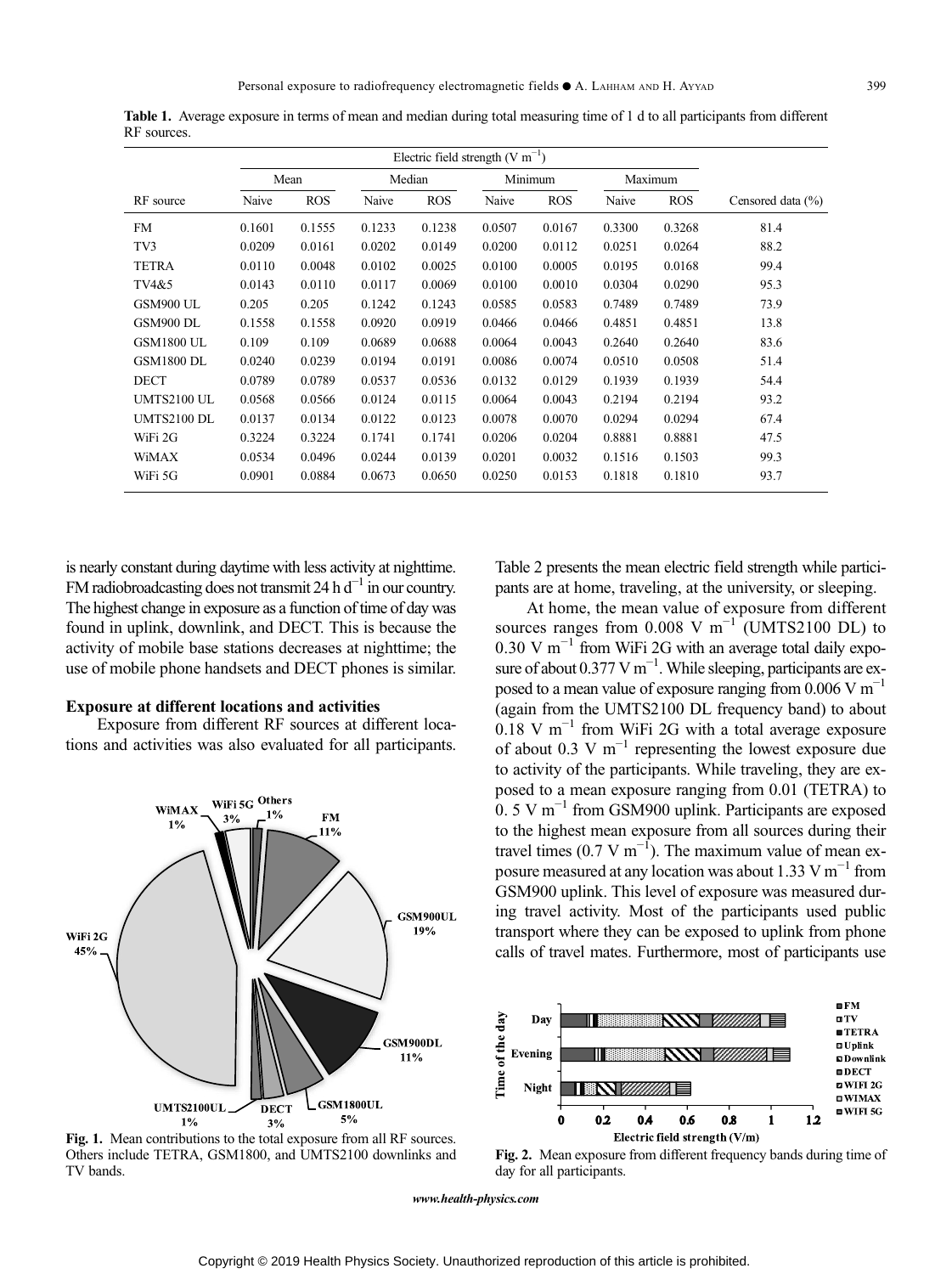|                    | Electric field strength $(V m^{-1})$ |         |       |         |        |         |            |         |  |  |  |
|--------------------|--------------------------------------|---------|-------|---------|--------|---------|------------|---------|--|--|--|
|                    | Home                                 |         |       | Sleep   | Travel |         | University |         |  |  |  |
| RF source          | Mean                                 | Maximum | Mean  | Maximum | Mean   | Maximum | Mean       | Maximum |  |  |  |
| FM                 | 0.070                                | 0.261   | 0.065 | 0.297   | 0.330  | 0.784   | 0.070      | 0.214   |  |  |  |
| TV3                | 0.021                                | 0.030   | 0.021 | 0.029   | 0.022  | 0.031   | 0.021      | 0.024   |  |  |  |
| <b>TETRA</b>       | 0.010                                | 0.010   | 0.010 | 0.011   | 0.010  | 0.014   | 0.011      | 0.017   |  |  |  |
| TV4&5              | 0.012                                | 0.030   | 0.010 | 0.010   | 0.016  | 0.025   | 0.016      | 0.063   |  |  |  |
| GSM900 UL          | 0.135                                | 0.557   | 0.060 | 0.184   | 0.493  | 1.329   | 0.269      | 0.746   |  |  |  |
| GSM900 DL          | 0.099                                | 0.307   | 0.159 | 0.673   | 0.228  | 0.333   | 0.189      | 0.409   |  |  |  |
| <b>GSM1800 UL</b>  | 0.062                                | 0.251   | 0.088 | 0.367   | 0.195  | 0.433   | 0.154      | 0.359   |  |  |  |
| <b>GSM1800 DL</b>  | 0.016                                | 0.036   | 0.012 | 0.034   | 0.057  | 0.134   | 0.021      | 0.034   |  |  |  |
| <b>DECT</b>        | 0.059                                | 0.265   | 0.023 | 0.118   | 0.120  | 0.410   | 0.026      | 0.058   |  |  |  |
| UMTS2100 UL        | 0.018                                | 0.252   | 0.006 | 0.012   | 0.053  | 0.277   | 0.046      | 0.241   |  |  |  |
| <b>UMTS2100 DL</b> | 0.008                                | 0.016   | 0.007 | 0.049   | 0.021  | 0.033   | 0.019      | 0.038   |  |  |  |
| WiFi 2G            | 0.305                                | 0.965   | 0.176 | 1.023   | 0.147  | 0.581   | 0.234      | 0.531   |  |  |  |
| WiMAX              | 0.029                                | 0.193   | 0.032 | 0.169   | 0.057  | 0.374   | 0.039      | 0.130   |  |  |  |
| WiFi 5G            | 0.082                                | 0.169   | 0.058 | 0.234   | 0.082  | 0.192   | 0.086      | 0.245   |  |  |  |
| Total              | 0.377                                | NA      | 0.279 | NA      | 0.704  | NA      | 0.453      | NA      |  |  |  |

Table 2. Mean and maximum exposure levels at different locations and RF sources.<sup>a</sup>

<sup>a</sup>NA: not available.

subscriber identity module (SIM) cards in mobile phones operating at GSM900 which is the oldest and the most used network throughout the country. While they are at the university, participants are exposed to a mean value of electric field strength ranging from 0.01 V  $m^{-1}$  from the TETRA band up to  $0.23$  V m<sup>-1</sup> from WiFi 2G.

# Exposure from fixed outdoor sources during transportation

The outdoor mean exposure from six fixed RF-EMF sources in relation to transportation methods was also investigated for all participants. Participants either use private cars or buses, or walk to the university, with most of them traveling by bus. Fig. 3 illustrates this relationship. The main exposure during all three methods of transportation comes from FM radio broadcasting with the highest exposure to walking participants living nearby the university campus (0.56 V m<sup>-1</sup>). The second highest source of exposure during all transportation comes from GSM900 DL (0.25 V m<sup>-1</sup> for walkers) followed by GSM1800 DL (about  $0.07 \text{ V m}^{-1}$ ). Signals from





FM radiobroadcasting and mobile phone base stations are relatively common across all microenvironments. The lowest exposure levels were from TV4&5, mainly for walkers since there are no TV broadcasting stations in the area where our university is located. The lowest mean average exposure from all six sources was 0.25 V m<sup>-1</sup> for participants using private cars. This can be due to the lower duration of exposure (shorter travel time). Participants using buses for transport are exposed to higher levels of exposure  $(0.45 \text{ V m}^{-1})$ due to the longer duration of exposure from fixed sources and because buses are usually moving from the center of the cities where the GSM traffic is high. The highest average mean exposure from all sources was received by participants reaching the university by walking  $(0.62 \text{ V m}^{-1})$ . These results are consistent with our previous study on outdoor sources of environmental exposure to RF-EMF where FM and GSM900 were the main contributors to population exposure (Lahham and Hammash 2009). We can notice from the figure that the differences between exposures from the same source of RF in different transportation modes are relatively small. Differences can be attributed to participants' locations, time spent by participants in different transportation methods, their routes of travel, and the existence of outdoor RF sources across the travel route.

#### Compliance with ICNIRP exposure limits

To evaluate compliance with ICNIRP guidelines in a multiple-frequency environment, the ratio of measured exposure value at each frequency and the reference level for that frequency (exposure quotient) must be calculated. The total exposure quotient (TEQ) is the sum of all ratios of individual frequencies and their corresponding reference levels as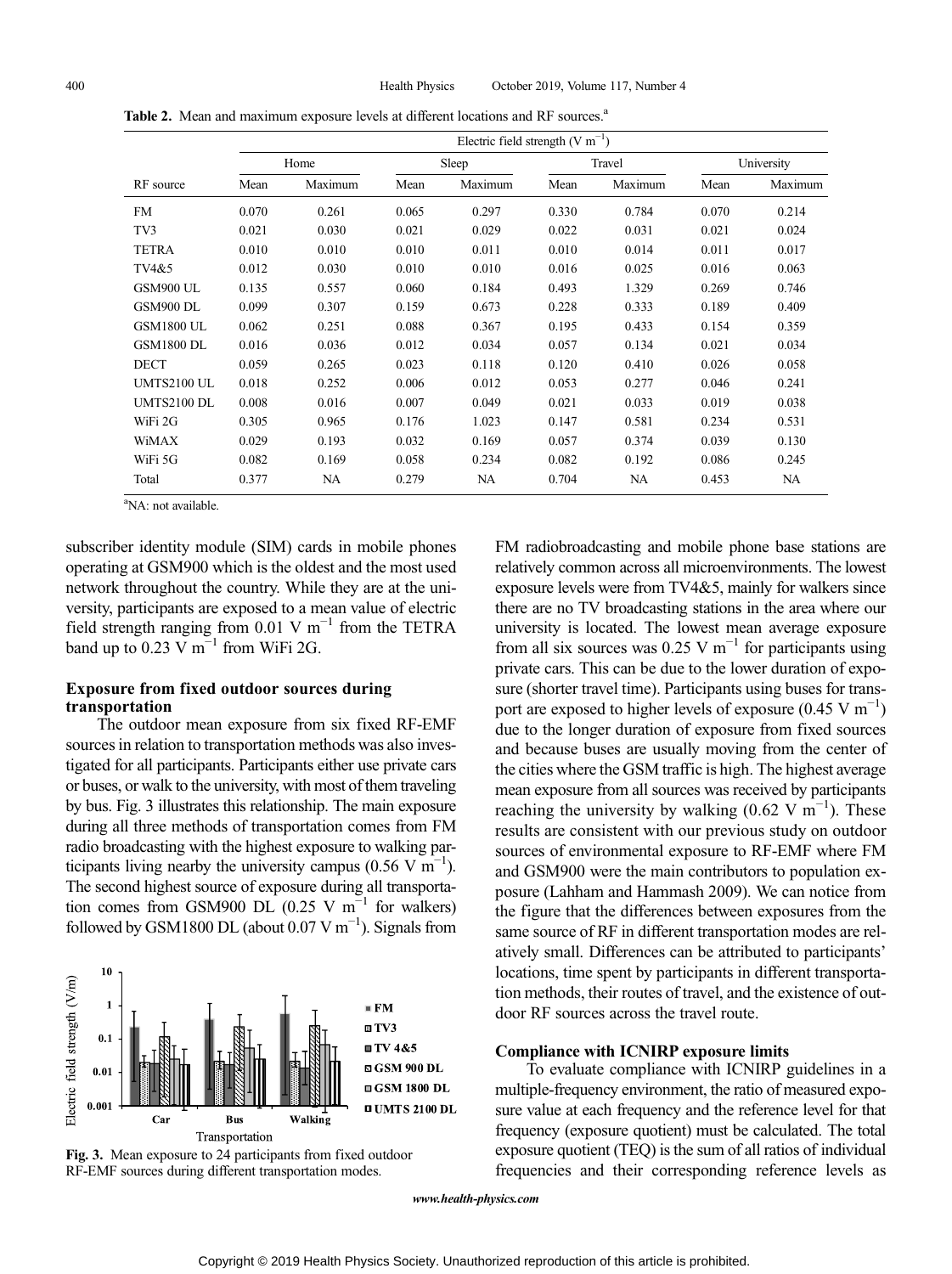shown in the equation below. Compliance with ICNIRP guidelines is demonstrated if the total exposure quotient is less than or equals unity (ICNIRP 1998; Mann et al. 2000; Alhekail et al. 2012):

$$
TEQ = \sum_{i=1}^{n} \left(\frac{Ei}{EI,i}\right)^2,\tag{1}
$$

where  $n$  is the total number of frequencies (RF signals);  $E_i$ is the electric field strength at frequency  $i$ ; and  $El$ ,  $i$  is the electric field reference level for frequency i.

For all participants in this study, the TEQ was calculated for the highest exposure level from all investigated RF sources averaged over any 6 min time interval during the entire time of measurement. The highest TEQ calculated among all participants was about 0.002 indicating compliance of evaluated exposures with ICNIRP guidelines recommended for general public.

Values of specific absorption rate (SAR) depend on the incident field parameters, the characteristics of the exposed body, and ground effects and reflector effects of other objects in the field near the exposed body (Viel et al. 2009). Furthermore, personal exposure measurements do not allow differentiation between uplink from the personal phone producing localized exposure and uplink from other people's phones, which would generally produce a more homogenous whole-body exposure; thus, the whole-body SAR was not determined.Without such differentiation, SAR calculations would not be reliable (Wout et al. 2012). Because of these reasons we have not attempted to calculate SAR in this work.

#### **CONCLUSION**

This work was the first attempt in our country to evaluate personal exposure to RF-EMF sources. The mean total daily exposure found was 0.48 V m−<sup>1</sup> . The major sources of exposure include WiFi 2G, mobile telephony handsets, mobile base station downlinks, and FM radiobroadcasting. Because all study participants are volunteers (students from Al-Quds University), further studies on personal exposure will be needed which include participants from different populations. However, the data obtained in this study (besides the assessment of the amount of exposure to a group of potentially exposed people) provided valuable information in characterizing the temporal and spatial variation of exposure to RF-EMF.

#### **REFERENCES**

- Alhekail ZO, Hadi MA, Alkanhal MA. Public safety assessment of electromagnetic radiation exposure from mobile base stations. J Radiol Protect 32:325–337; 2012.
- Bolte JF, Maslanyj M, Addison D, Mee T, Kamer J, Colussi L. Do car-mounted mobile measurements used for radio-frequency spectrum regulation have an application for exposure assessments in epidemiological studies? Environ Int 86:75–83; 2016.
- Bolte JF, Eikelboom T. Personal radiofrequency electromagnetic field measurements in the Netherlands: exposure level and variability for everyday activities, times of the day and types of area. Environ Int 48:133–142; 2012.
- Frei P, Mohler E, Neubauer G, Theis G, Bürgi A, Fröhlich J, Braun-Fahländer C, Bolte J, Egger M, Röösli M. Temporal and spatial variability of personal exposure to radio frequency electromagnetic fields. Environmental Res 109:779–785; 2009.
- Frei P, Mohler E, Burgi A, Fröhlich J, Neubauer G, Braun-Fahrländer C, Röösli M, QUALIFEX Team. Classification of personal exposure to radio frequency electromagnetic fields (RF-EMF) for epidemiological research: evaluation of different exposure assessment methods. Environment International 36:714–720; 2010.
- Hamiti E, Mimoza I, Luan A, Doruntie B, Vesa B, Rreze H. The age-dependence of personal exposure to electromagnetic fields of wireless communications in indoor environments. Progress Electromagnetics Res M 47:121–128; 2016.
- Helsel DR. Nondetects and data analysis: statistics for censored environmental data. Hoboken, NJ: Wiley-Interscience; 2005.
- Helsel DR. Fabricating data: how substituting values for nondetects can ruin results and what can be done about it. Chemosphere 65: 2434–2439; 2006.
- International Commission on Non-ionizing Radiation Protection. Guidelines for limiting exposure to time-varying electric, magnetic, and electromagnetic fields (1 Hz–300 GHz). Health Phys 78:494–522; 1998.
- Inyang I, Benke G, McKenzie R, Abramson M. Comparison of measuring instruments for radiofrequency radiation from mobile telephones in epidemiological studies: implications for exposure assessment. J Expo Sci Environ Epidemiol 18: 134–41; 2008.
- Internet World Stat. Palestine internet usage and telecommunications report [online]. 2018. Available at www.internetworldstats.com/ me/ps.htm. Accessed on 18 October 2018.
- Lahham A, Hammash A. Outdoor radiofrequency radiation levels in the West Bank—Palestine. Radiat Protect Dosim 149:399–402; 2009. DOI 10.1093/rpd/ncr354.
- Lahham A, Sharabati A, ALMasri H. Public exposure from indoor radiofrequency radiation in the city of Hebron, West Bank— Palestine. Health Phys 109:117–121; 2015.
- Mann S, Cooper T, Allen S, Blackwell R, Lowe A. Exposure to radio waves near mobile phone base stations. Chilton, Didcot, Oxon, UK: National Radiological Protection Board; NRPB-R321; 2000.
- Ministry of Telecom and Information Technology. Summary and figures about the Palestinian information society 2014. Ramallah, Palestine: MTIT; 2015.
- Neubauer G, Giczi W, Cecil S, Petric B, Preiner P, Fröhlich J, Röösli M. Evaluation of the correlation between RF exposimeter reading and real human exposure. Final report on the project C2006-07. Zürich: University of Bern; Austrian Research Centers GmbH–ARC, ETHl; 2008.
- Palestinian Central Bureau of Statistics. Household survey on information and communications technology: main findings. Ramallah, Palestine: PCBS; 2015.
- Röösli M, Frei P, Bolte J, Neubauer G, Cardis E, Feychting M, Gajsek P, Heinrich S, Joseph W, Mann S, Martens L, Mohler E, Parslow RC, Poulsen AH, Radon K, Schuz J, Thuroczy G, Viel JF, Vrijheid M. Conduct of a personal radiofrequency electromagnetic field measurement study: proposed study protocol. Environ Health 9:23; 2010.
- Röösli M, Frei P, Mohler E, Braun-Fahrländer C, Bürgi A, Fröhlich J, Neubauer G, Theis G, Egger M. Statistical analysis of personal radiofrequency electromagnetic field measurements with nondetects. Bioelectromagnet 29:471–478; 2008.